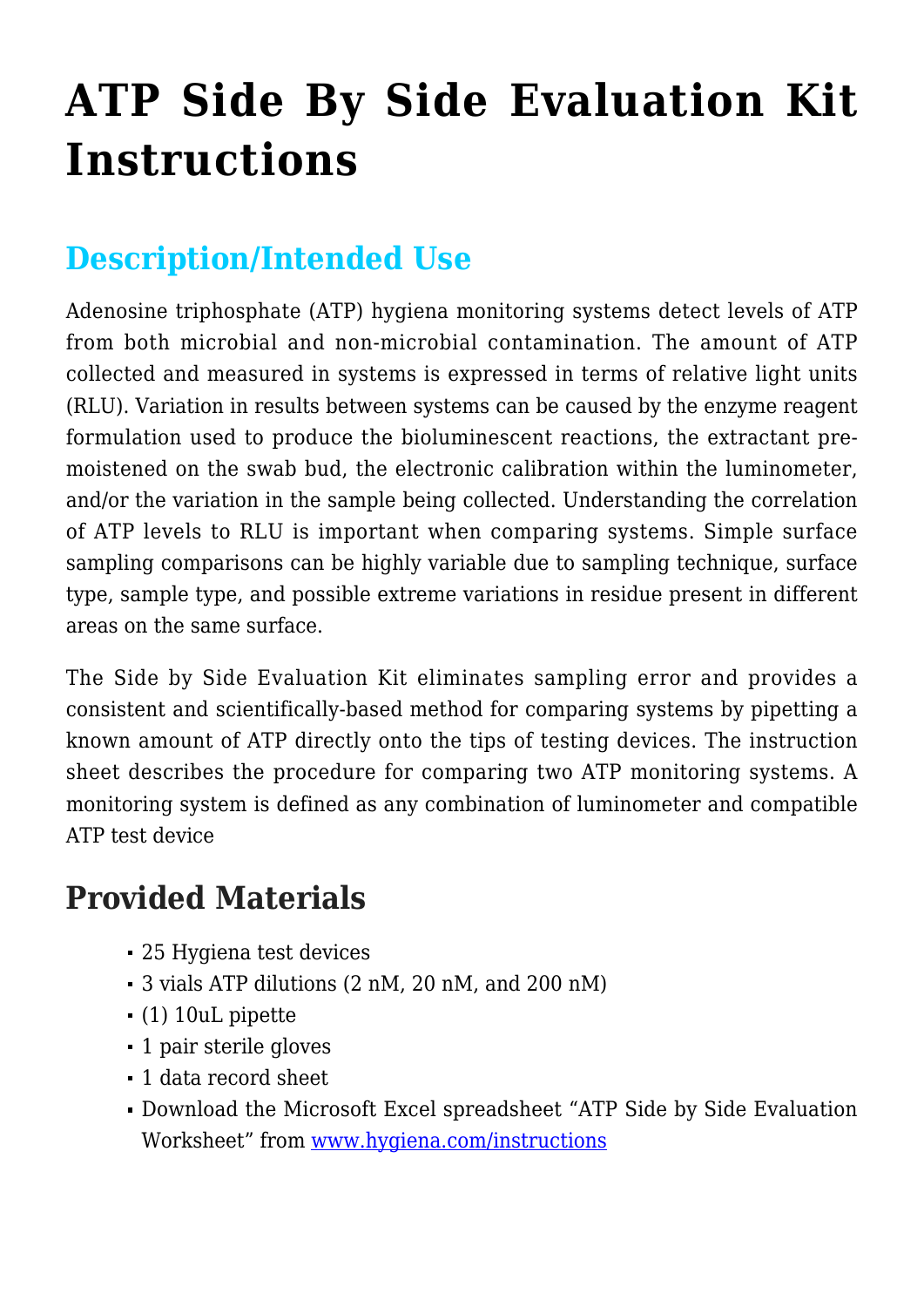#### **Required Materials (not provided in the kit):**

- Luminometer(s) for comparison
- (25) ATP test devices comparison

## **Instructional Video:**

#### **ATP Standards**

- 1. Allow ATP vials and ATP test devices to equilibrate to room temperature  $(10 \text{ minutes at } 21 - 25 \text{ C})$  before use.
- 2. Using an aseptic technique, carefully remove caps from vials.
- 3. Turn on luminometer(s)
- 4. Remove 10uL pipette from the bag. Leave pipette tips in a bag or place them where they will not be contaminated. Place on the pipette tip on the end of the pipette. Be careful not to touch the top of the pipette tip as this could contaminate the ATP standards.
- 5. Place the pipette 10uL of 2nM ATP standard directly onto the top of one ATP test device from the first set of 25.
- 6. Activate and measure in the instrument according to instructions.
- 7. Record result on data record sheet or input directly into Excel worksheet
- 8. Repeat steps 5 7 for more times to give a total of 5 replicates. Use a new pipette tip for each aliquot sample tested.
- 9. Repeat steps 5 8 with 20 nM ATP.
- 10. Repeat steps 5 8 with 200 nM ATP.
- 11. Repeat steps 5 10 with other monitoring systems.

## **Background**

- 1. Background is determined by testing blank swabs (i.e., without any added sample). Without opening the device, activate and measure 10 test devices for each monitoring system.
- 2. Record results for each.